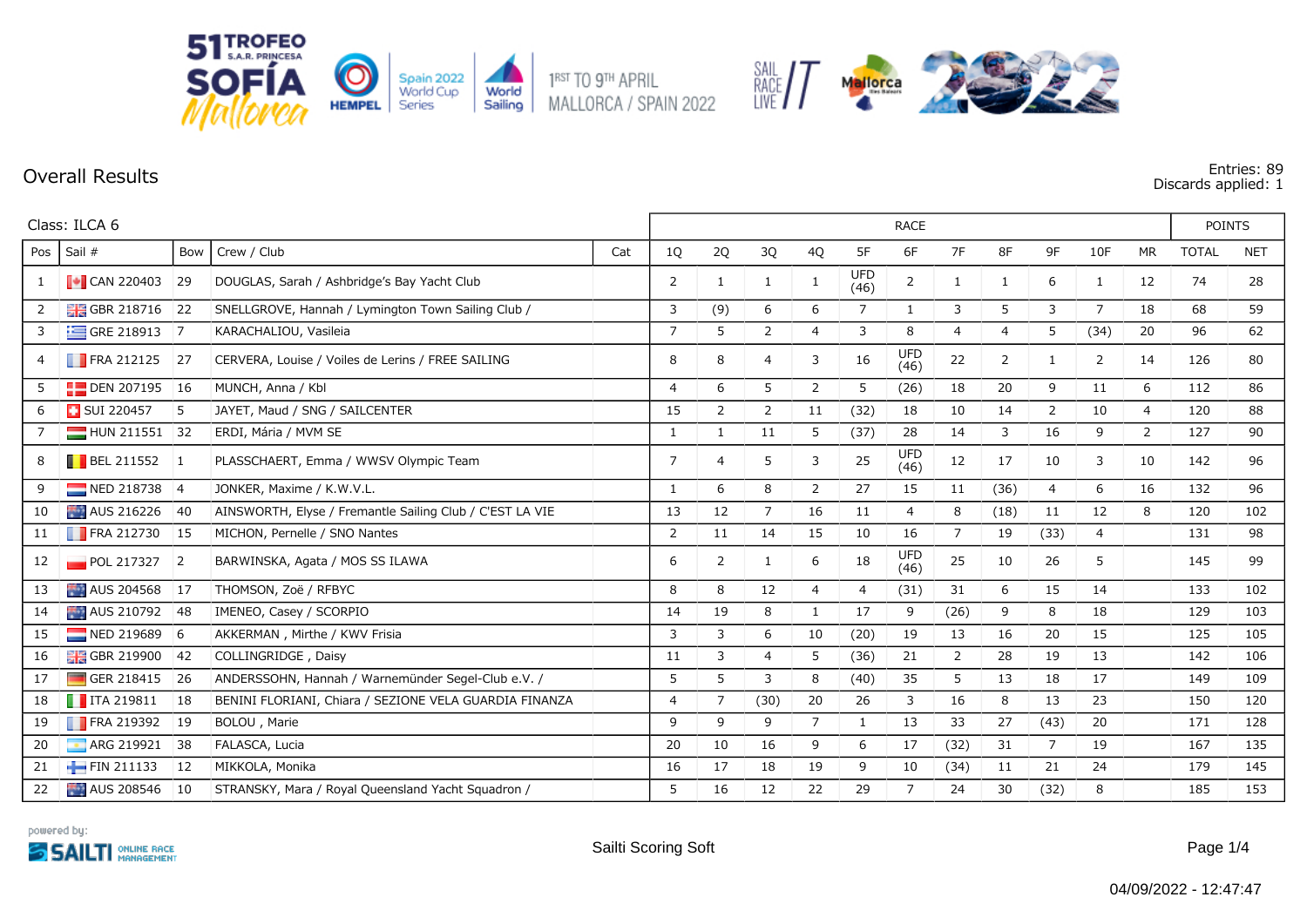| 23 | $\sqrt{3}$ MEX 200614 64  |                | OETLING RAMIREZ, Elena / SOMOS MEXICO                      | 10   | 21                 | 21             | 11             | 13             | 27                 | 9              | 12             | 31             | (32)               | 187 | 155 |
|----|---------------------------|----------------|------------------------------------------------------------|------|--------------------|----------------|----------------|----------------|--------------------|----------------|----------------|----------------|--------------------|-----|-----|
| 24 | $\blacksquare$ FRA 206297 | 8              | BARRUE, Marie / COYCH                                      | 6    | 14                 | $\overline{7}$ | 10             | 31             | 36                 | 23             | DSQ<br>(46)    | 14             | 16                 | 203 | 157 |
| 25 | $\sim$ TUR 219853         | 13             | GUZEL, Ecem                                                | 9    | 12                 | 10             | $\overline{7}$ | $\overline{2}$ | 25                 | 35             | 22             | (40)           | 40                 | 202 | 162 |
| 26 | $\equiv$ USA 216177       | 52             | SAKELLARIS, Christina                                      | 33   | 13                 | 25             | 17             | 8              | 6                  | 15             | 25             | (38)           | 29                 | 209 | 171 |
| 27 | $\blacksquare$ ITA 220478 | 51             | DELLA VALLE, Giorgia / CIRCOLO VELA TORBOLE / NAUTIVELA    | 11   | 18                 | 16             | 13             | 19             | 11                 | 29             | 26             | 28             | (36)               | 207 | 171 |
| 28 | $E$ ESP 211491            | 56             | MONCADA SANCHEZ, Ana                                       | 24   | 20                 | 13             | 23             | 12             | 23                 | 6              | 37             | 17             | (41)               | 216 | 175 |
| 29 | $\blacksquare$ USA 220613 | 57             | MYERS, Lillian S Myers                                     | 24   | 13                 | 11             | 27             | 14             | 14                 | (37)           | 29             | 30             | 21                 | 220 | 183 |
| 30 | $\blacksquare$ ITA 219224 | 55             | ALBANO, Carolina / Sez. Vela Guardia di Finanza            | 18   | 15                 | 19             | 20             | 22             | 12                 | 30             | (34)           | 29             | 22                 | 221 | 187 |
| 31 | <b>LTU 219486</b>         | 20             | ANDRULYTE, Viktorija / LBS / CHARISMA                      | 17   | 28                 | 15             | $\,8\,$        | 28             | 5                  | 27             | 24             | 35             | (42)               | 229 | 187 |
| 32 | $E = ESP 216104$          | 21             | PUJOL BAJO, Cristina / Club Nàutic Port d'Aro / VELA       | 26   | 19                 | 17             | 16             | (39)           | 22                 | 17             | 23             | 27             | 25                 | 231 | 192 |
| 33 | GER 211261                | $\overline{9}$ | BUESSELBERG, Julia / VSaW / WANNSEEATEN-STIFTUNG           | 14   | 18                 | 14             | 26             | 21             | 29                 | (44)           | 15             | 25             | 39                 | 245 | 201 |
| 34 | ARG 210179                | 30             | CARDOZO, Luciana / yco                                     | 16   | 16                 | 21             | 22             | 35             | 20                 | (41)           | 21             | 22             | 31                 | 245 | 204 |
| 35 | $\Box$ POL 197117         | 59             | GOŁĘBIOWSKA, Wiktoria / WYSIęGNIK                          | 15   | 10                 | 17             | 9              | 15             | 32                 | 40             | 32             | 34             | <b>UFD</b><br>(46) | 250 | 204 |
| 36 | $LAT$ 216188              | 43             | KUMPINA, Estere / RYC                                      | 23   | $\overline{4}$     | 3              | 12             | 34             | 39                 | 28             | 40             | (42)           | 27                 | 252 | 210 |
| 37 | $\frac{1}{26}$ GBR 216391 | 23             | NICHOLLS, Matilda / Aldeburgh Yacht Club                   | 12   | $\overline{7}$     | 29             | 21             | 24             | <b>UFD</b><br>(46) | 21             | 38             | 23             | 38                 | 259 | 213 |
| 38 | $\blacksquare$ ROU 217836 | 46             | BOLAT, Ebru                                                | 21   | 15                 | 13             | 31             | 30             | 34                 | 38             | $\overline{7}$ | (39)           | 30                 | 258 | 219 |
| 39 | CRO 217717                | 50             | LULIC, Sandra                                              | 12   | 11                 | 18             | 12             | (43)           | 41                 | 39             | 39             | 12             | 37                 | 264 | 221 |
| 40 | NZL 217315                | 69             | CHRISTIE, Olivia / KāREAREA                                | 10   | 24                 | 22             | 23             | 33             | 24                 | 20             | 42             | (44)           | 28                 | 270 | 226 |
| 41 | $\sim$ CAN 207232         | 31             | GRAVELY, Clara / Ashbridges Bay Yacht Club                 | 19   | 14                 | 10             | 18             | (44)           | 33                 | 43             | 33             | 36             | 26                 | 276 | 232 |
| 42 | <b>SUI 217279</b>         | 33             | VON ALLMEN, Anja                                           | 13   | 20                 | 19             | 18             | 38             | 40                 | 19             | 35             | (41)           | 35                 | 278 | 237 |
| 43 | $\sim$ TUR 215494         | 95             | DONERTAS, Nazli Cagla                                      | 28   | 25                 | 9              | 17             | (42)           | 30                 | 36             | 41             | 24             | 33                 | 285 | 243 |
| 44 | $\sim$ CAN 217396 25      |                | DEWEY, Maura / RVYC, HKK                                   | 22   | 17                 | 24             | 15             | 23             | 38                 | 42             | 43             | 37             | <b>UFD</b><br>(46) | 307 | 261 |
| 45 | $F = BER 220732$          | 62             | PENRUDDOCKE, Adriana                                       | 23   | 23                 | 15             | 14             | 41             | 37                 | (45)           | 44             | 45             | 43                 | 330 | 285 |
| 46 | <b>ESP 217722</b>         | 80             | REINO CACHO, Martina / Real Club Náutico de Gran Canaria / | 21   | 25                 | (27)           | 14             | $\mathbf{1}$   | $\overline{4}$     | 4              | $\overline{2}$ | 8              | $\overline{4}$     | 110 | 83  |
| 47 | $\bullet$ CAN 217312      | 28             | VITTECOO, Coralie                                          | 22   | (32)               | 22             | 25             | 6              | 1                  | 13             | 11             | 6              | 16                 | 154 | 122 |
| 48 | $\sim$ IND 217554         | 24             | KUMANAN, Nethra Kumanan / SAI/ YAI/ TNSA                   | (29) | 23                 | 20             | 26             | 20             | 20                 | 8              | 19             | $\overline{2}$ | $\mathbf{1}$       | 168 | 139 |
| 49 | <b>H</b> GBR 219391       | 68             | HAJI-MICHAEL, Anya / Redesmere Sailing Club                | 20   | 27                 | (34)           | 31             | 17             | $\overline{2}$     | $\overline{7}$ | $\overline{7}$ | 23             | 6                  | 174 | 140 |
| 50 | • JPN 202611              | 53             | TOMBE, Yumiko                                              | 29   | <b>DNF</b><br>(46) | 25             | 24             | 5              | 5                  | $\overline{2}$ | $\mathbf{1}$   | 19             | 31                 | 187 | 141 |
| 51 | $\blacksquare$ ITA 217809 | 63             | RIZZARDI, Carlotta / CIRCOLO VELA TORBOLE                  | 25   | 24                 | 23             | (27)           | 19             | 8                  | $\mathbf{1}$   | 15             | 22             | $\overline{7}$     | 171 | 144 |
| 52 | $\Box$ DEN 220066         | 47             | NORSELL, Michala Høeg Norsell / KDY                        | 28   | (30)               | 28             | 28             | $\overline{2}$ | 19                 | 19             | 5              | 5              | 14                 | 178 | 148 |
| 53 | MAS 214990                | <sup>45</sup>  | MOHAMAD LATIF, Nur Shazrin / MALAYSIA SAILING              | (39) | 31                 | 28             | 21             | 28             | 6                  | 9              | 6              | 21             | $\overline{2}$     | 191 | 152 |
| 54 | <b>BEL 218406</b>         | 37             | VERSTRAELEN, Eline / WWSV Olympic Team                     | 19   | 26                 | 31             | 29             | (32)           | 3                  | 15             | 9              | 11             | 11                 | 186 | 154 |
| 55 | SUI 216187                | 35             | ROSINE, Baudet / société nautique de Genève, Armée Suisse, | 26   | 22                 | 26             | 24             | (29)           | 9                  | 11             | 10             | $\overline{7}$ | 21                 | 185 | 156 |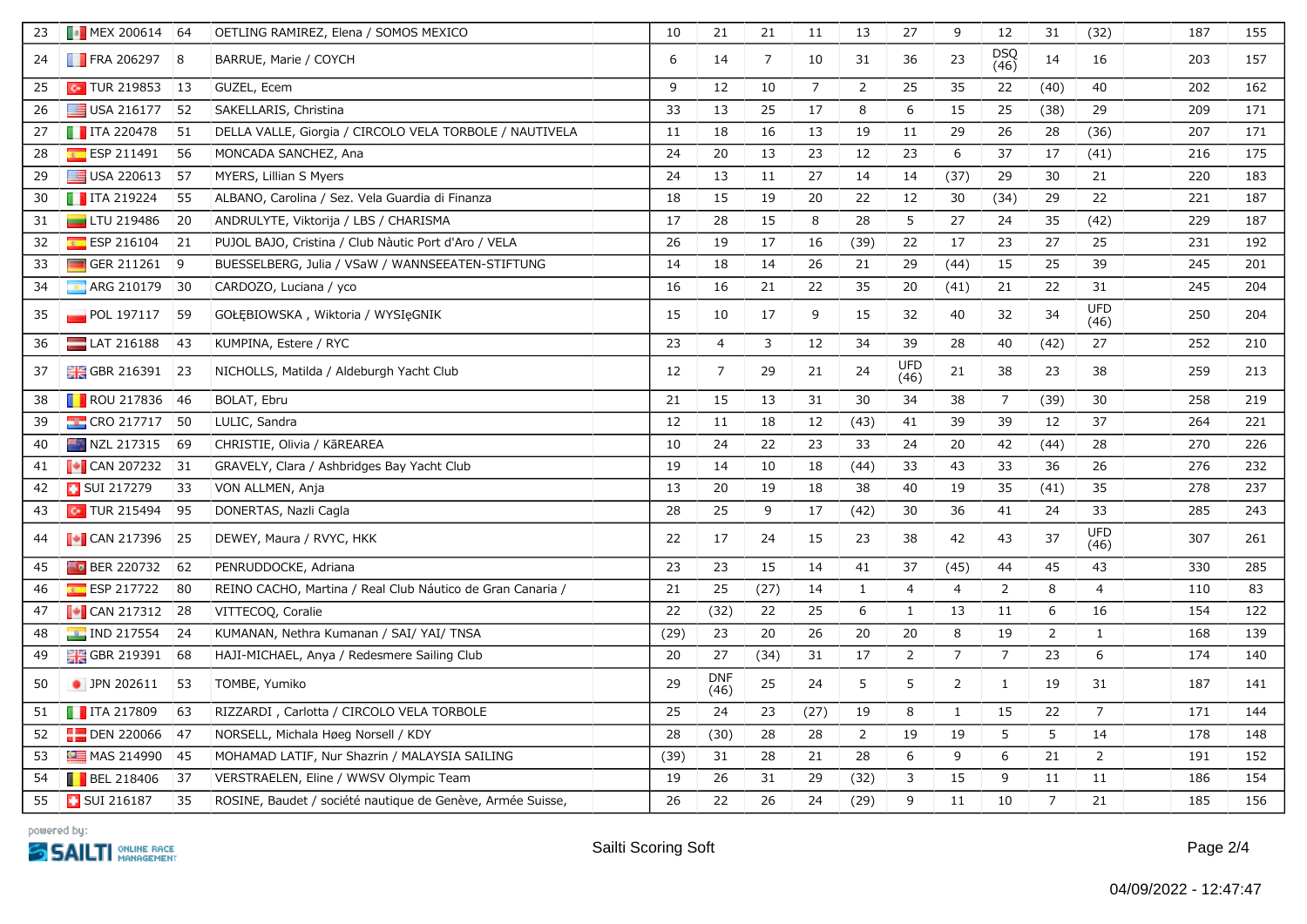| 56 | ESP 217172                      | 76 | MARTINEZ, María / Real Club de Regatas Santiago de La Ribera | (37)               | 31   | 33                 | 36                 | $\overline{4}$     | 10                 | 17               | 14                 | 13               | 5                  | 200 | 163 |
|----|---------------------------------|----|--------------------------------------------------------------|--------------------|------|--------------------|--------------------|--------------------|--------------------|------------------|--------------------|------------------|--------------------|-----|-----|
| 57 | <b>H</b> GBR 218694             | 58 | SACKER, Molly                                                | 27                 | 28   | 26                 | (30)               | 26                 | 15                 | 3                | 13                 | 14               | 13                 | 195 | 165 |
| 58 | $\blacksquare$ ITA 217811       | 41 | CATTAROZZI, Federica / CIRCOLO VELA TORBOLE                  | 30                 | 27   | 32                 | <b>UFD</b><br>(46) | $\overline{7}$     | 16                 | 6                | 12                 | 34               | 8                  | 218 | 172 |
| 59 | <b>SLO 211996</b>               | 49 | PLETIKOS, Lin / Yacht club Portoroz                          | 32                 | 22   | 33                 | 28                 | 10                 | 13                 | 27               | 3                  | $\overline{4}$   | <b>UFD</b><br>(45) | 217 | 172 |
| 60 | $\Box$ UKR 218841               | 61 | NAUMENKO, Sofiia / OSHVSM                                    | 25                 | 34   | 23                 | 13                 | <b>STP</b><br>(36) | 28                 | 36               | $\overline{4}$     | 10               | 3                  | 212 | 176 |
| 61 | $\frac{1}{2}$ ISR 220477        | 34 | KAKON, Shay / Sdot yam                                       | 17                 | 29   | 27                 | (34)               | 25                 | 14                 | 23               | <b>STP</b><br>22   | 3                | 17                 | 211 | 177 |
| 62 | HKG 211717 65                   |    | HIGHFIELD, Nancy / HKSI                                      | (42)               | 30   | 29                 | 25                 | 12                 | 18                 | 10               | 16                 | 29               | 20                 | 231 | 189 |
| 63 | ESP 219488                      | 60 | HERNANDEZ PEÑA, Isabel / Real Club Náutico de Gran Canaria   | 32                 | 29   | (37)               | 32                 | 14                 | 11                 | 14               | 20                 | 26               | 12                 | 227 | 190 |
| 64 | ESP 214489                      | 75 | ROCA DE TOGORES BENABENT, Ascension / Real Club Náutico      | 31                 | (36) | 31                 | 30                 | 27                 | 12                 | 22               | 8                  | 32               | 9                  | 238 | 202 |
| 65 | $E$ ESP 219335                  | 54 | HIMMES, Lara / Real Club Regatas Alicante / #SAILINGCUACK /  | (38)               | 36   | 37                 | 35                 | 3                  | 17                 | 16               | 25                 | 12               | 22                 | 241 | 203 |
| 66 | $\frac{1}{2}$ HKG 191713 44     |    | NORTON, Stephanie / HKSI                                     | 34                 | 33   | 36                 | 34                 | 11                 | <b>BFD</b><br>(45) | 18               | 27                 | 16               | 10                 | 264 | 219 |
| 67 | AUS 217301                      | 70 | STANNAGE, Sylvie / HHSC / DBSC / WAGON MOUND 3               | 31                 | (38) | 36                 | 32                 | 16                 | 26                 | 24               | 22                 | 9                | 23                 | 257 | 219 |
| 68 | CYP 220462                      | 14 | MAKRI, Marilena / FNC / SAILCENTER                           | 18                 | 21   | 20                 | 19                 | <b>DNC</b><br>(45) | $\overline{7}$     | 5                | <b>DNC</b><br>45   | <b>DNC</b><br>45 | <b>DNC</b><br>45   | 270 | 225 |
| 69 | GER 217626                      | 36 | ESCUDERO, Amaya / Deutscher Regatta Segelclub                | (36)               | 34   | 30                 | 29                 | 30                 | 22                 | 12               | 24                 | 18               | 27                 | 262 | 226 |
| 70 | $\equiv$ GRE 218104             | 87 | VLACHOU, Maria / Amfithea Nautical Club                      | 33                 | 33   | 34                 | 33                 | 23                 | <b>BFD</b><br>(45) | 34               | 17                 | 27               | 15                 | 294 | 249 |
| 71 | $\sim$ TUR 216016 73            |    | DONERTAS, Deniz / Fenerbahce Dogus                           | 34                 | 32   | 35                 | 36                 | 8                  | 25                 | 32               | <b>DNC</b><br>(45) | 15               | 34                 | 296 | 251 |
| 72 | $E = ESP 216308$                | 67 | PERELLO, Marga / CN s'Estanyol                               | <b>DNC</b><br>(46) | 37   | <b>DNC</b><br>46   | <b>DNC</b><br>46   | 13                 | 21                 | 20               | 18                 | 36               | 25                 | 308 | 262 |
| 73 | ESP 219046                      | 77 | ANDUGAR GISBERT, Angela / Club Náutico Campello              | 37                 | (40) | 40                 | 38                 | 22                 | 32                 | 31               | 30                 | 17               | 18                 | 305 | 265 |
| 74 | ESP 214499                      | 72 | SOBRAL LUSQUIÑOS, Claudia / Club Maritimo de Oza "O          | 27                 | 35   | 35                 | (37)               | 31                 | 29                 | 26               | 26                 | 31               | 26                 | 303 | 266 |
| 75 | $E = ESP 209952$                | 78 | SITGES NICOLAU, Miriam / CMSAP - C'an Pastilla / SQUARE-     | (41)               | 41   | 41                 | 39                 | 9                  | 24                 | 33               | 32                 | 20               | 30                 | 310 | 269 |
| 76 | $\frac{100}{100}$ GBR 216624 71 |    | WOOD, Christine / Clyde Cruising Club                        | 35                 | 38   | (39)               | 35                 | 37                 | 23                 | 35               | 23                 | 30               | 19                 | 314 | 275 |
| 77 | LAT 215428                      | 66 | CIBULE, Elza Cibule / Riga YC                                | 35                 | 37   | 38                 | <b>DNC</b><br>(46) | 36                 | 33                 | 25               | 28                 | 25               | 24                 | 327 | 281 |
| 78 | CUB 205483                      | 90 | CASTRO DE LA CRUZ, Sanlay / RFCV                             | 38                 | (40) | 32                 | 39                 | 38                 | 27                 | 30               | 29                 | 35               | 28                 | 336 | 296 |
| 79 | CHI 219916                      | 83 | JORDAN, Agustina / Universidad Austral de Chile (UACH) /     | 36                 | 35   | (39)               | 37                 | 39                 | 35                 | 21               | 33                 | 28               | 33                 | 336 | 297 |
| 80 | <b>ESP 203520</b>               | 74 | PAOLI, Carla / CN Cala Gamba                                 | 40                 | 39   | <b>DNC</b><br>(46) | <b>DNC</b><br>46   | 18                 | 30                 | 29               | 31                 | 37               | 29                 | 345 | 299 |
| 81 | $\sim$ TUR 213544               | 86 | NALBANTOGLU, Lara / Fenerbahce Dogus Sailing Team /          | 40                 | 39   | 41                 | 40                 | 21                 | 34                 | 37               | 34                 | 24               | <b>UFD</b><br>(45) | 355 | 310 |
| 82 | BRA 218085 81                   |    | CARREIRAO, Julia / THING ONE                                 | 39                 | (42) | 40                 | 38                 | 41                 | 31                 | 28               | 35                 | 33               | 32                 | 359 | 317 |
| 83 | $\blacksquare$ ITA 217117       | 39 | TALLURI, Matilda / sezione vela guardia di finanza / MATILDA | 30                 | 26   | 24                 | 33                 | 24                 | <b>DNC</b><br>(45) | <b>RET</b><br>45 | <b>DNC</b><br>45   | <b>DNC</b><br>45 | <b>DNC</b><br>45   | 362 | 317 |